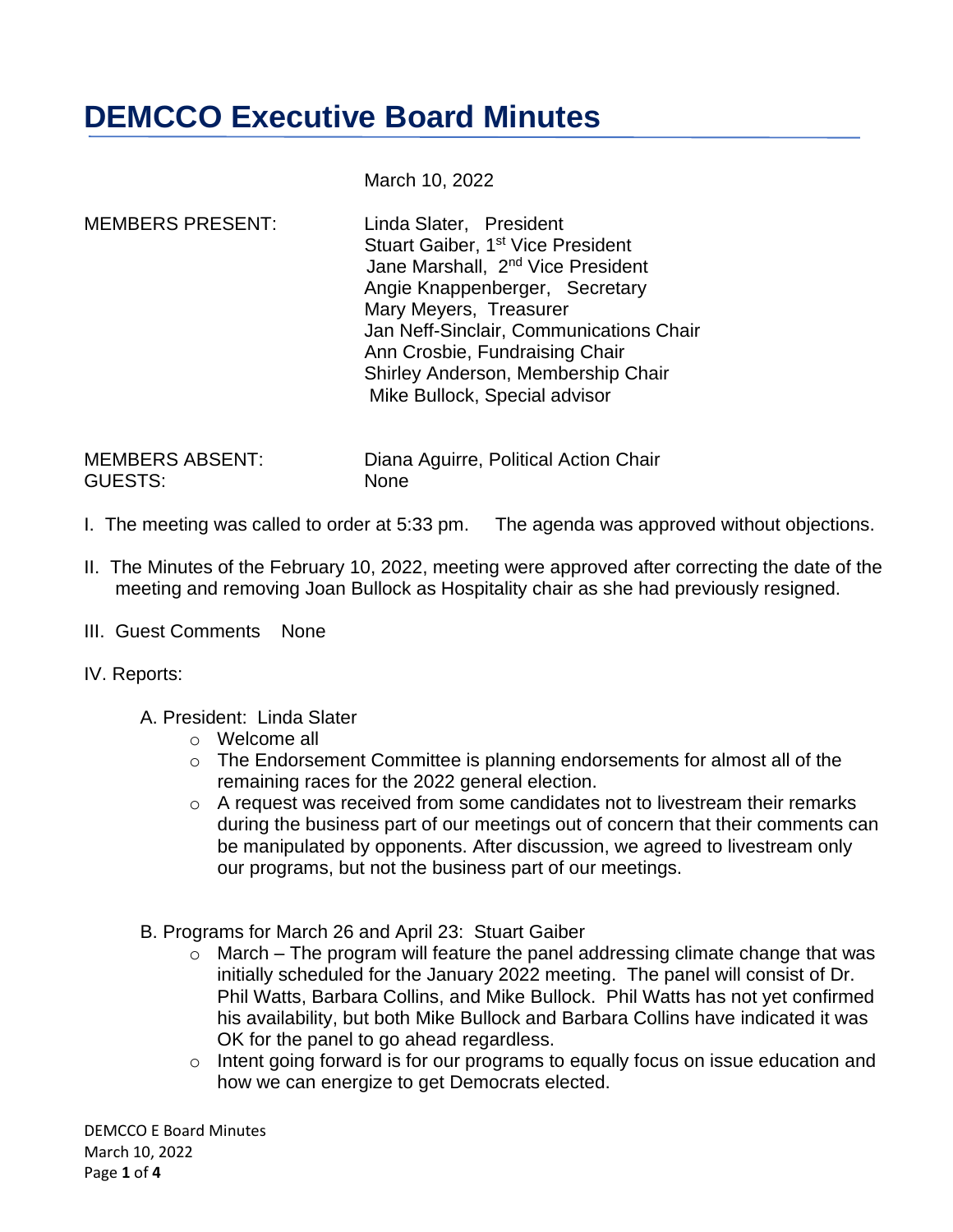- $\circ$  April Initial thought is to get a campaign director to talk about strategies in general and then how to apply those within our circle, but perhaps endorsements may take up the entire April meeting. Should a special meeting be called for this?
- o May Possibly focusing on homelessness in our area and the intersectionality between homelessness and veteran issues.
- C. Treasurer: Mary Meyers
	- o \$13,962 in bank Budget shows we can spend \$7000 on candidates right now
- D. Communications report: Jan Neff-Sinclair
	- o Shared 2022 calendar showing dates for newsletters and when articles due. EBoard meeting dates will be added and this calendar will be emailed to all
	- o The need for a mini newsletter in between the monthly ones will be evaluated and it was decided that it will be on an "as needed" basis
- E. Membership Committee: Shirley Anderson
	- o Out of 289 members, 166 have renewed.
	- o Concern expressed that there have been no new members.
- F. Political Action Committee: From report submitted by Diana Aguirre
	- $\circ$  Mike Levin DEMCCO day of action phone banking March 20 4-6 pm in person or zoom RSVP: <https://www.eventbrite.com/e/291862417347> Next one will be Sunday April 17<sup>th</sup>
	- o Important to support Dr Bhat-Patel in her kickoff campaign for her Carlsbad D3 reelection on the Carlsbad City Council –March 12<sup>th</sup> @ 2pm.
- G. 2nd VP Jane Marshall
	- o Sees this position as acting as liaison to supplement what the E Board does and monitoring progress toward our strategic goals
	- o Requested time in our next meeting to discuss what are goals are
- H. Special Advisor: Mike Bullock
	- o Hopeful that our March panel discussion on the climate crisis may attract new members
	- o Four items have been submitted to the State Platform Committee of Dem Party, but there has been no feedback so far.
- I. Ann Crosbie, Fundraising Chair
	- o Asked for history on Demcco fundraising. It was shared that the big FR event was in August and often raised \$4000.
	- o Planning to do a summer event and a winter event
- V. Unfinished Business
	- A. In-person hybrid meetings

DEMCCO E Board Minutes March 10, 2022 Page **2** of **4**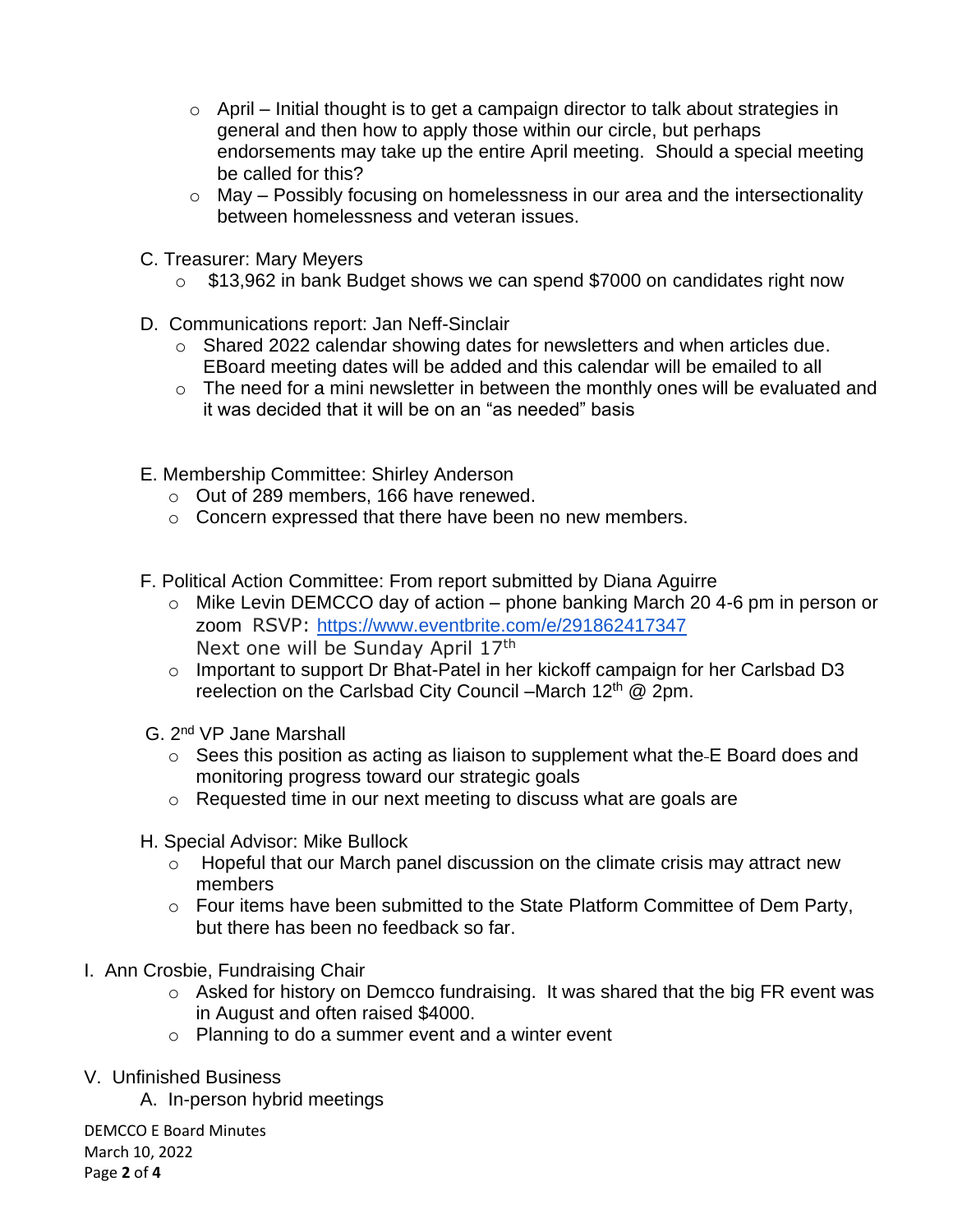- $\circ$  Will start in March, Women's Club reserved  $4<sup>th</sup>$  Saturday of month thru October
- o There is a need to identify someone to help with the in-person part.
- VI. New Business:
	- A. Social media guidelines
		- o Based on reviewing recent posts, there is a need to set up criteria. It was agreed that posts should not be personal and should focus on what is going on in our local communities. Good examples are posts about local elected officials and candidates, issues of importance to Oceanside and Carlsbad, upcoming meetings and actions, etc
		- o We have about 740 followers on Facebook; minimal count on Instagram
		- o How to attract a younger and more diverse audience was briefly discussed
	- B. Voter Registration Guide
		- o We need to focus on voter registration. There are 34,000 voting age adults in Oceanside that are not registered to vote; 8000 voting age adults in Carlsbad. We need to focus
		- o We need Special Event coordinator.
		- o Events coming up: Pride Day at the beach in Oceanside June 11<sup>th</sup> \$250 Sunset market 5-9pm every 3rd Thursday in Oceanside from now to October 7 times costs \$525

Independence Day Parade in Oceanside June 25<sup>th</sup> \$100

- o **Linda Slater moved that we approve \$875 to fund our booth at these events. Motion was seconded and unanimously approved.**
- $\circ$  Demcco has already paid for our booth at the Carlsbad Village Fair May 1<sup>st</sup>; later, prior to the May 1 Faire, we will register and pay for the faire on Nov 11<sup>th</sup>
- o Since the Independence Day Parade in Oceanside is on the same day as our regularly scheduled monthly meeting, it was agreed to change our meeting to June  $18<sup>th</sup>$ .
- C. At our April monthly meeting, Stuart will take portraits of the EBoard officials to post on our website and on facebook
- D. Endorsements
	- o **Ann Crosbie moved that the EBoard agree to present the endorsement recommendations of the Endorsement Committee at our April monthly meeting. These endorsements include for the two Carlsbad City Council elections in D1 and D3, School Board incumbents, Vista Council race D4, Dave Myers for Sheriff, and two judge positions. The motion was seconded and passed unanimously**.